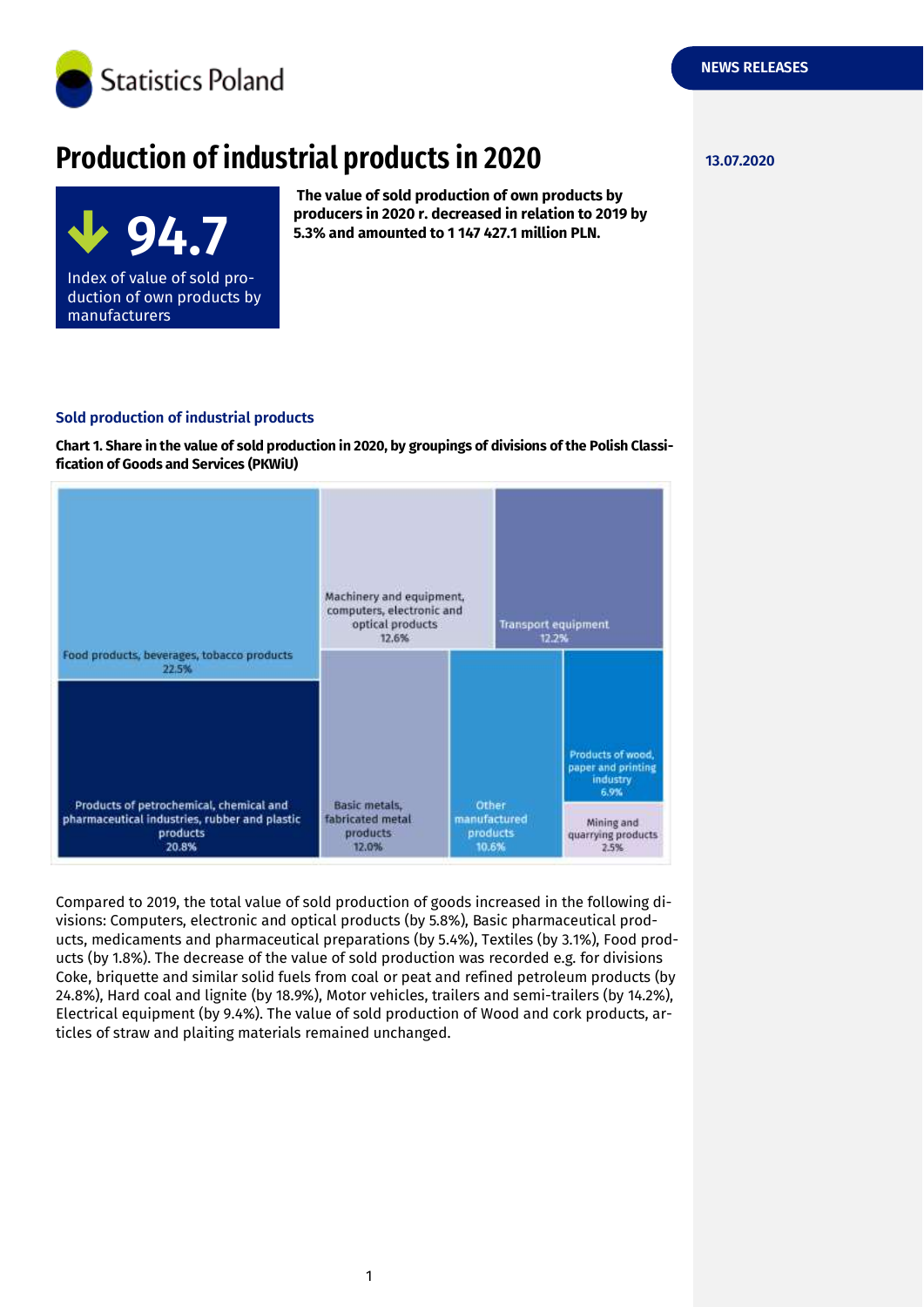## **Table 1. Value of sold production of products in 2019 by PKWiU sections and divisions<sup>1</sup>**

|                                                                                                        | 2020            |          |                         |
|--------------------------------------------------------------------------------------------------------|-----------------|----------|-------------------------|
| SECTIONS AND DIVISIONS                                                                                 | in thousand PLN | 2019=100 | share in total<br>value |
| <b>TOTAL</b>                                                                                           | 1 147 427 117.3 | 94.7     | 100.0                   |
| PRODUCTS OF MINING AND QUARRYING                                                                       | 28 608 993.9    | 82.8     | 2.5                     |
| of which Hard coal and lignite                                                                         | 17 341 719.9    | 81.1     | 1.5                     |
| MANUFACTURED PRODUCTS                                                                                  | 1 118 818 123.4 | 94.8     | 97.5                    |
| of which:                                                                                              |                 |          |                         |
| Food products                                                                                          | 207 226 520.1   | 101.8    | 18.1                    |
| <b>Beverages</b>                                                                                       | 33 169 184.4    | 99.4     | 2.9                     |
| <b>Textiles</b>                                                                                        | 9 658 442.7     | 103.1    | 0.8                     |
| Wearing apparel                                                                                        | 4 309 545.8     | 81.6     | 0.4                     |
| Leather and leather products                                                                           | 2 892 149.0     | 81.4     | 0.3                     |
| Wood and products of wood and cork, ex-<br>cept furniture; articles of straw and plaiting<br>materials | 28 337 095.5    | 100.0    | 2.5                     |
| Paper and paper products                                                                               | 43 350 299.4    | 99.6     | 3.8                     |
| Coke, briquette and similar solid fuels from<br>coal and peat, refined petroleum products              | 74 946 850.6    | 75.2     | 6.5                     |
| Chemicals and chemical products                                                                        | 68 112 807.1    | 97.4     | 5.9                     |
| Basic pharmaceutical products, medica-<br>ments and pharmaceutical preparations                        | 11 455 121.5    | 105.4    | 1.0                     |
| Rubber and plastic products                                                                            | 84 644 891.1    | 99.8     | 7.4                     |
| Other non-metallic mineral products                                                                    | 52 565 067.3    | 99.1     | 4.6                     |
| <b>Basic metals</b>                                                                                    | 68 750 484.7    | 95.3     | 6.0                     |
| Fabricated metal products, except machin-<br>ery and equipment                                         | 68 795 969.0    | 99.7     | 6.0                     |

The largest share in the value of sold production was recorded for Food products (18.1%)

-

 $1$  Data refer to enterprises in which the number of persons employed is 10 and more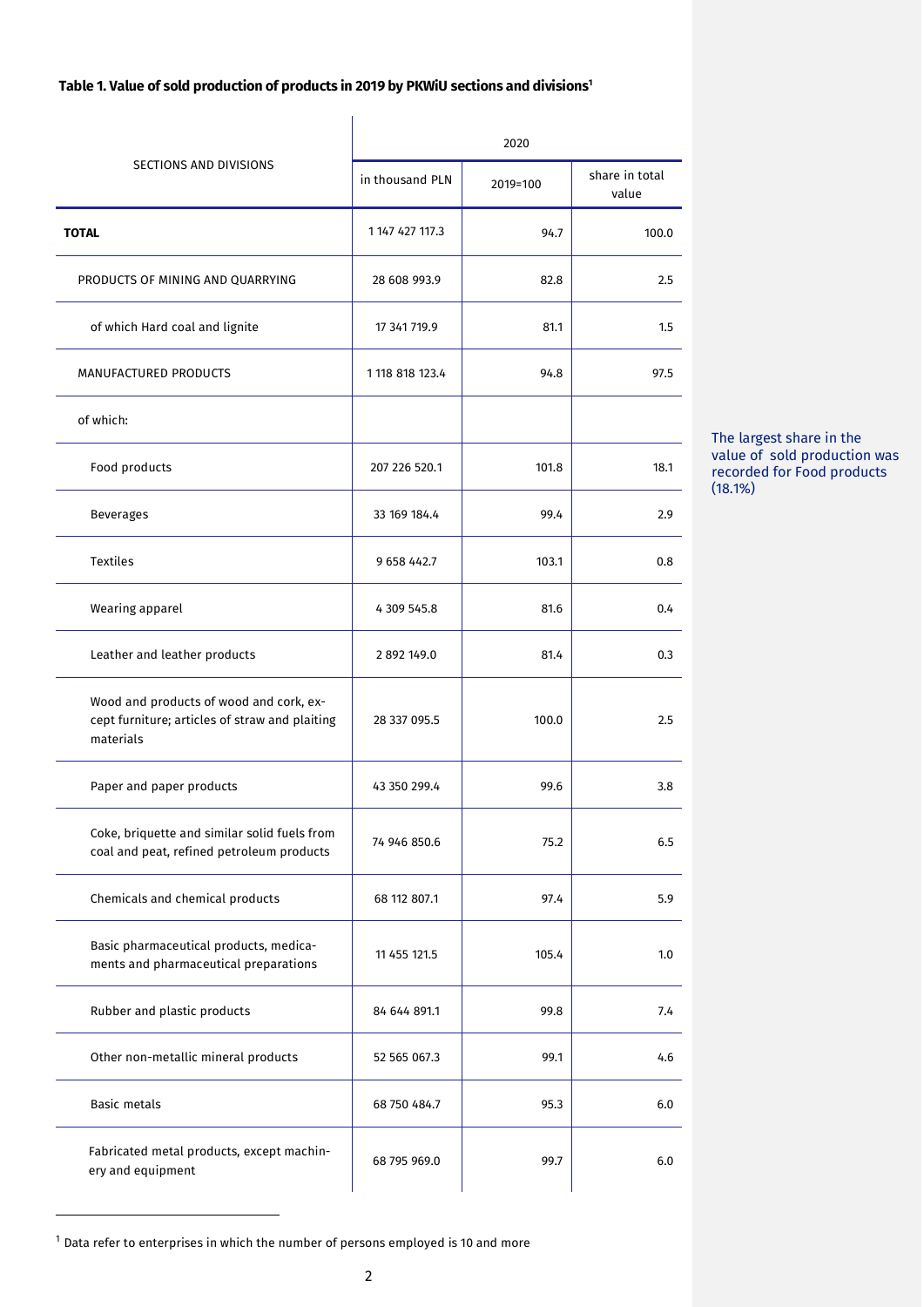|                                            | 2020            |          |                         |
|--------------------------------------------|-----------------|----------|-------------------------|
| SECTIONS AND DIVISIONS                     | in thousand PLN | 2019=100 | share in total<br>value |
| Computer, electronic and optical products  | 36 225 176.4    | 105.8    | 3.2                     |
| Electrical equipment                       | 64 654 868.9    | 90.6     | 5.6                     |
| Machinery and equipment n.e.c.             | 43 326 528.1    | 91.1     | 3.8                     |
| Motor vehicles, trailers and semi-trailers | 121 244 518.6   | 85.8     | 10.6                    |
| Other transport equipment                  | 18 601 051.8    | 91.7     | 1.6                     |
| Furniture                                  | 41 833 418.8    | 95.8     | 3.6                     |

The following were among the products with largest value of sold production: gas oils for high-speed compression ignition engines (diesel fuel); parts and accessories for motor vehicles; hard coal; hot rolled products (excluding semi-finished products); motor gasoline, unleaded; television receivers with built-in digital TV tuner; cigarettes; pig meat, fresh or chilled; beer excluding non-alcoholic beer; vehicle compression-ignition internal combustion piston engines (excluding for railway or tramway rolling stock and wheeled agricultural or forestry tractors).

Out of 4455 products and assortment groups of products covered by observation in physical units of measure according to the PRODPOL nomenclature, entities of the national economy reported sold production for 3567 headings. Increase in sold production was noted in 1431 products and decrease was noted in 1940.

#### **Manufactured production of industrial products**

Out of 4455 products and assortment groups of products covered by observation in physical units of measure according to the PRODPOL nomenclature, entities of the national economy reported manufactured production for 3601 items.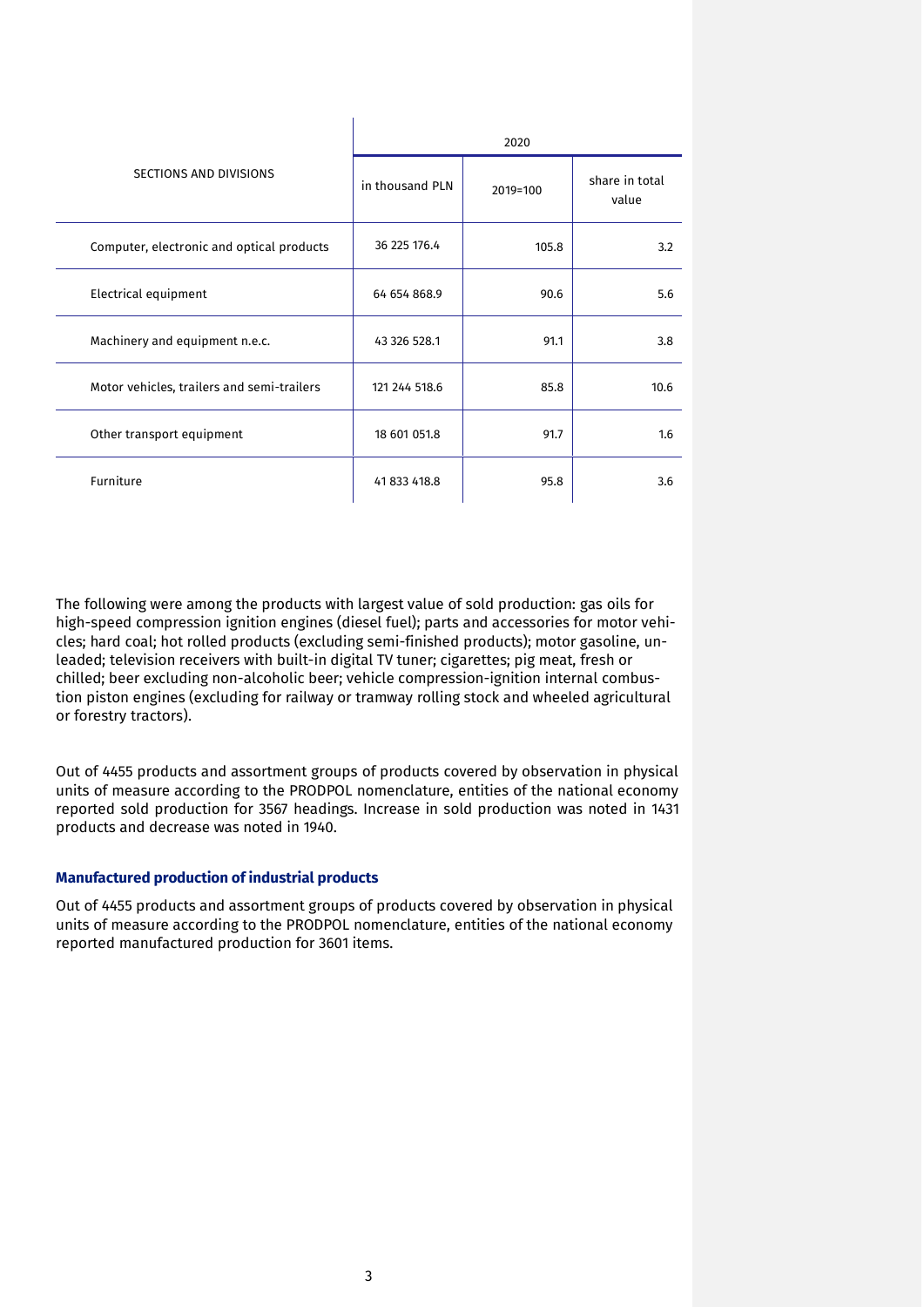## **Table 2. Manufactured production of industrial products in 2020<sup>2</sup>**

| SPECIFICATION                                                                      | Volume<br>unit            | Volume     | 2019=100 |
|------------------------------------------------------------------------------------|---------------------------|------------|----------|
| Hard coal                                                                          | thousand<br>tonnes        | 54 741     | 88.1     |
| Lignite                                                                            | thousand<br>tonnes        | 45 983     | 91.3     |
| Natural gas                                                                        | cubic<br>hectome-<br>tres | 5 3 0 2    | 98.7     |
| Slaughter products of cattle and calves and pigs included in<br>slaughter capacity | tonnes                    | 1 367 404  | 88.9     |
| Poultry meat                                                                       | tonnes                    | 3 187 475  | 103.5    |
| Milk                                                                               | hectolitres               | 37 091 277 | 107.6    |
| <b>Butter</b>                                                                      | tonnes                    | 254 625    | 107.3    |
| Fresh bread                                                                        | tonnes                    | 1377336    | 93.7     |
| Sugar in terms of white sugar                                                      | tonnes                    | 1992 269   | 90.6     |
| Vodka in terms of 100%                                                             | hectolitres               | 983 974    | 93.1     |
| Beer from malt                                                                     | hectolitres               | 39 065 757 | 96.7     |
| Cigarettes                                                                         | million<br>items          | 223 219    | 104.6    |
| Footwear (including rubber footwear)                                               | thousand<br>pair          | 28 848     | 78.2     |
| Sawnwood                                                                           | cubic<br>decametres       | 4 6 2 5    | 93.5     |
| Fibreboard                                                                         | thousand m <sup>2</sup>   | 681890     | 93.3     |
| Paper and paperboard                                                               | thousand<br>tonnes        | 5 1 2 9    | 105.1    |
| Motor gasoline (including aviation gasoline)                                       | tonnes                    | 4 314 687  | 94.3     |
| Diesel oils                                                                        | tonnes                    | 13 491 457 | 100.6    |
| Ethylene                                                                           | tonnes                    | 486 940    | 102.6    |

 $^{2}$  Data refer to enterprises in which the number of persons employed is 10 and more

 $\overline{\phantom{a}}$ 

-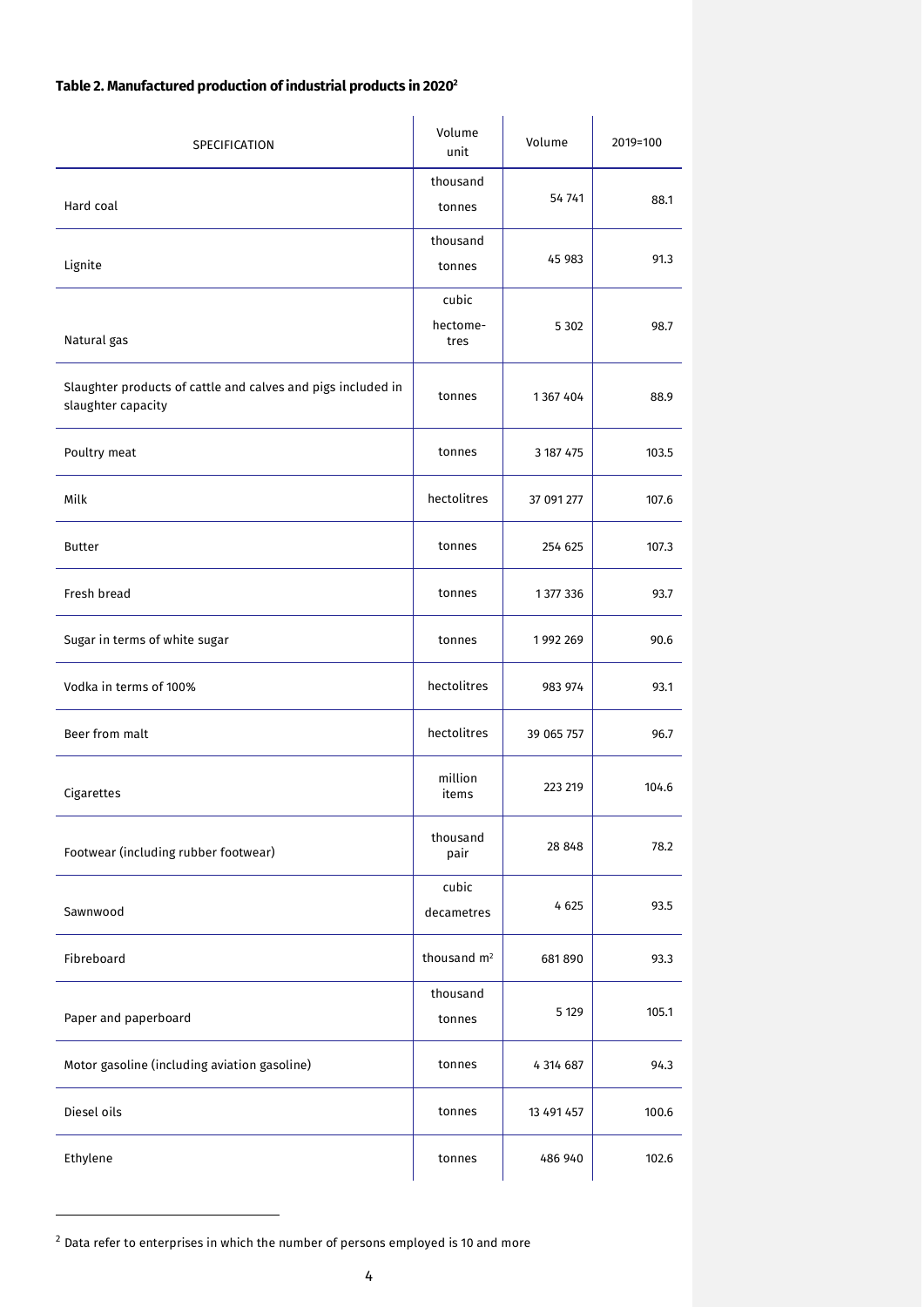| <b>SPECIFICATION</b>                                                                                      | Volume<br>unit     | Volume    | 2019=100 |
|-----------------------------------------------------------------------------------------------------------|--------------------|-----------|----------|
| Mineral or chemical fertilizers. in terms of pure component,<br>including multi-ingredient fertilizers    | tonnes             | 2 928 570 | 100.4    |
| Plastics in primary forms                                                                                 | tonnes             | 3 681 124 | 101.5    |
| Tires (excluding retreaded)                                                                               | thousand<br>items  | 42 4 2 4  | 84.8     |
| Builders' ware of plastic                                                                                 | tonnes             | 1049 152  | 105.9    |
| Cement                                                                                                    | thousand<br>tonnes | 19 04 9   | 100.5    |
| <b>Bricks</b>                                                                                             | thousand<br>bricks | 576 632   | 86.4     |
| Crude steel                                                                                               | tonnes             | 7 958 219 | 87.2     |
| Hot rolled products (excluding semi-finished products)                                                    | tonnes             | 8 490 285 | 91.5     |
| Steel tubes                                                                                               | tonnes             | 807 545   | 102.0    |
| Unwrought, unalloyed refined copper                                                                       | tonnes             | 562 006   | 96.5     |
| Computers                                                                                                 | thousand<br>items  | 3 3 6 1   | 80.8     |
| <b>Television receivers</b>                                                                               | thousand<br>items  | 16 707    | 98.5     |
| Refrigerators and freezers, including combined refrigerators<br>freezers                                  | thousand<br>items  | 3 5 18    | 101.6    |
| Washing machines (including machines which both wash and<br>dry)                                          | thousand<br>items  | 6 773     | 103.3    |
| Domestic electric cookers with at least an oven and a hob<br>(including combined gas-electric appliances) | thousand<br>items  | 1411      | 101.4    |
| Agricultural tractors                                                                                     | items              | 1760      | 85.0     |
| Machinery and equipment for construction, road and drain-<br>age work                                     | tonnes             | 12 494    | 86.1     |
| Passenger cars                                                                                            | items              | 278788    | 64.1     |
| Public transport vehicles                                                                                 | items              | 6 0 37    | 82.0     |
| Lorries and road tractors for semi-trailers                                                               | items              | 166 445   | 80.1     |
| Wooden furniture for dining and living room                                                               | thousand<br>items  | 32 073    | 97.7     |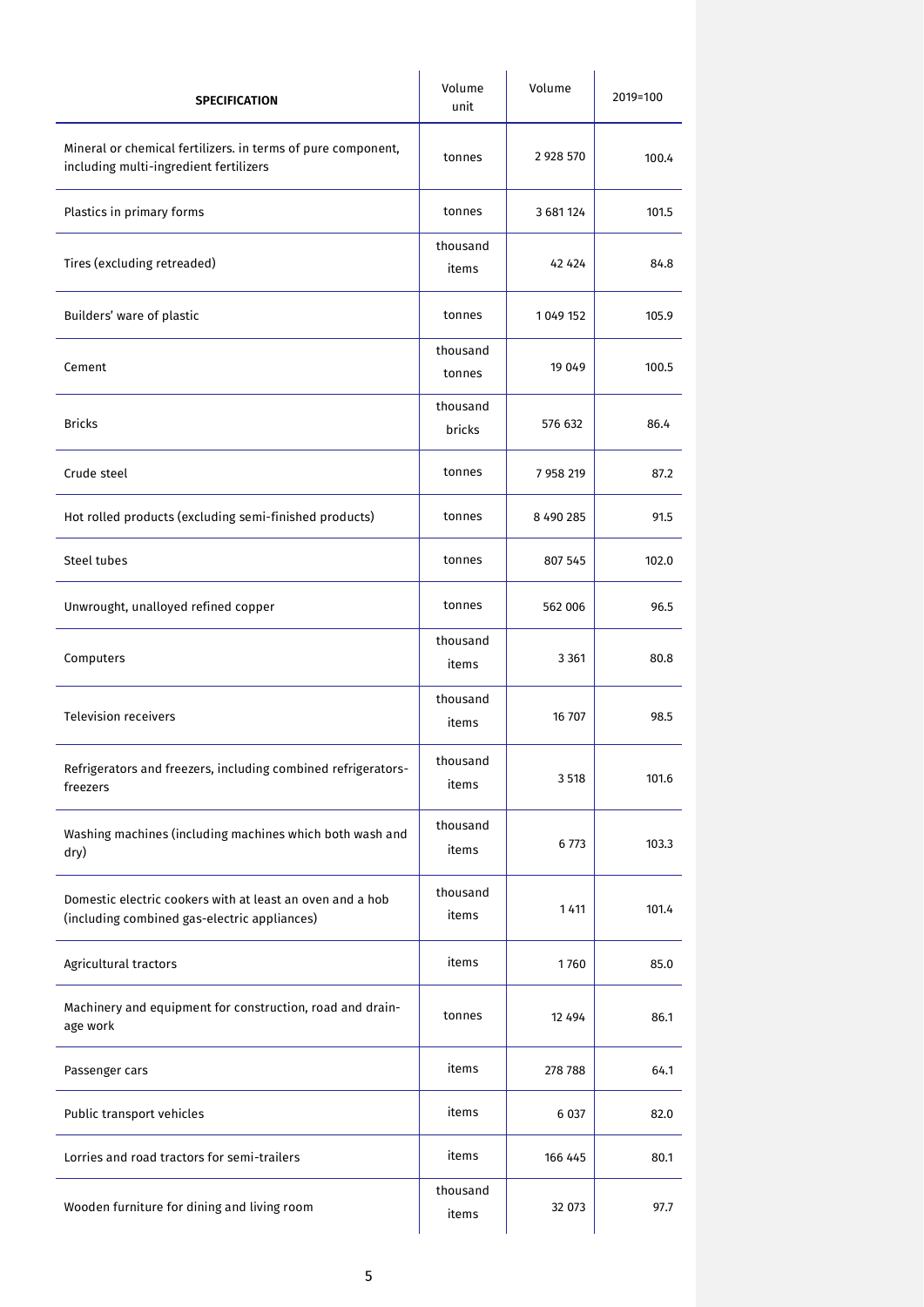#### **Table 3. Manufactured production of products related to the prevention of spreading / combating COVID-19<sup>3</sup>**

| Product name                                          | Measurement unit | III-XII 2020 <sup>4</sup> |
|-------------------------------------------------------|------------------|---------------------------|
| Protective clothing (overalls, aprons)                | items            | 14 710 683                |
| Face masks used in medicine                           | items            | 50 341 695                |
| Other protective face masks                           | items            | 221 974 502               |
| Disposable plastic film gloves                        | items            | 3 537 320                 |
| Protective head caps                                  | items            | 7844189                   |
| Protective face shields                               | items            | 12 080 271                |
| Safety googles                                        | items            | 70 421                    |
| Protective shoe covers                                | pair             | 4 245 180                 |
| Disinfectant liquids and gels                         | kilograms        | 88 057 511                |
| Disinfectant wipes                                    | kilograms        | 13 054 814                |
| Soap with disinfectant properties <sup>5</sup>        | kilograms        | 33 596                    |
| Swab test kits <sup>5</sup>                           | items            | 370 900                   |
| Acrylic sneeze guards /workplace shields <sup>5</sup> | items            | 384 177                   |

<span id="page-5-0"></span>In the case of quoting data from the Statistics Poland, please provide information: "Statistics Poland data source", and in the case of publishing calculations made on data published by the Statistics Poland, please provide information: "Own study based on Statistics Poland data".

-

 $^{\rm 3}$  Data refer to enterprises in which the number of persons employed is 10 and more.

<sup>4</sup> The data covers the period from March 2020, i.e. the month in which the epidemic threat and the state of the epidemic were announced

<sup>5</sup> Data for the period I-XII 2020